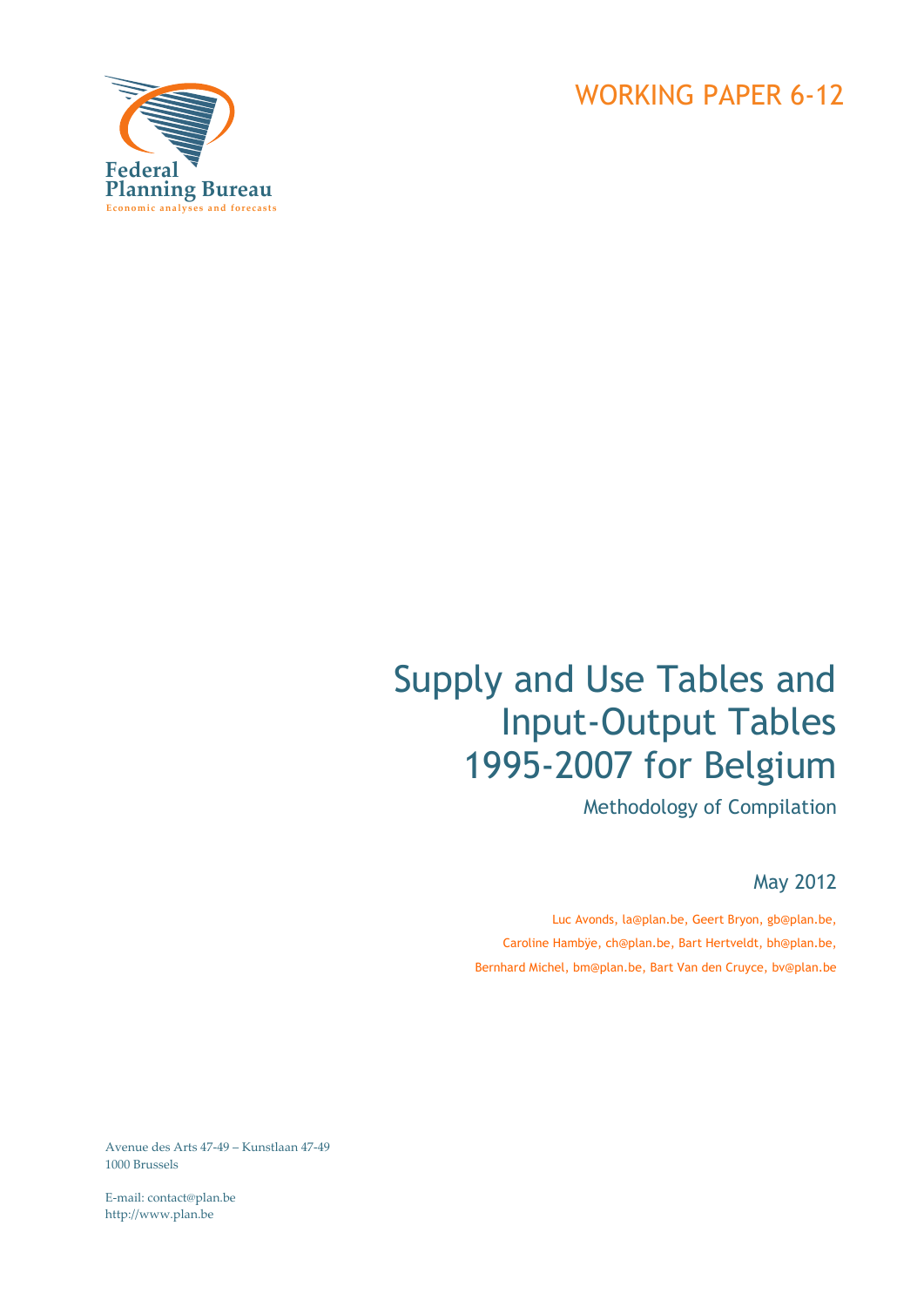# Federal Planning Bureau

The Federal Planning Bureau (FPB) is a public agency.

The FPB performs research on economic, social‐economic and environmental policy issues. For that purpose, the FPB gathers and analyses data, examines plausible future scenarios, identifies alternatives, assesses the impact of policy measures and formulates proposals.

The government, the parliament, the social partners and national and international institutions appeal to the FPB's scientific expertise. The FPB provides a large diffusion of its activities. The community is informed on the results of its research activities, which contributes to the democratic debate.

The Federal Planning Bureau is EMAS‐certified and was awarded the Ecodynamic Enterprise label (three stars) for its environmental policy

url: http://www.plan.be e‐mail: contact@plan.be

### Publications

Recurrent publications: Forecasts Short Term Update

Planning Papers (last publication):

*The aim of the Planning Papers is to diffuse the FPB's analysis and research activities.* 

110 Les charges administratives en Belgique pour lʹannée 2010 / De administratieve lasten in België voor het jaar 2010 Chantal Kegels ‐ February 2012

Working Papers (last publication):

5-12 The methodology developed by the Federal Planning Bureau to produce long-term scenarios Nicole Fasquelle, Koen Hendrickx, Christophe Joyeux, Igor Lebrun ‐ February 2012

With acknowledgement of the source, reproduction of all or part of the publication is authorized, except for commercial purposes. Responsible publisher: Henri Bogaert

Legal Deposit: D/2012/7433/14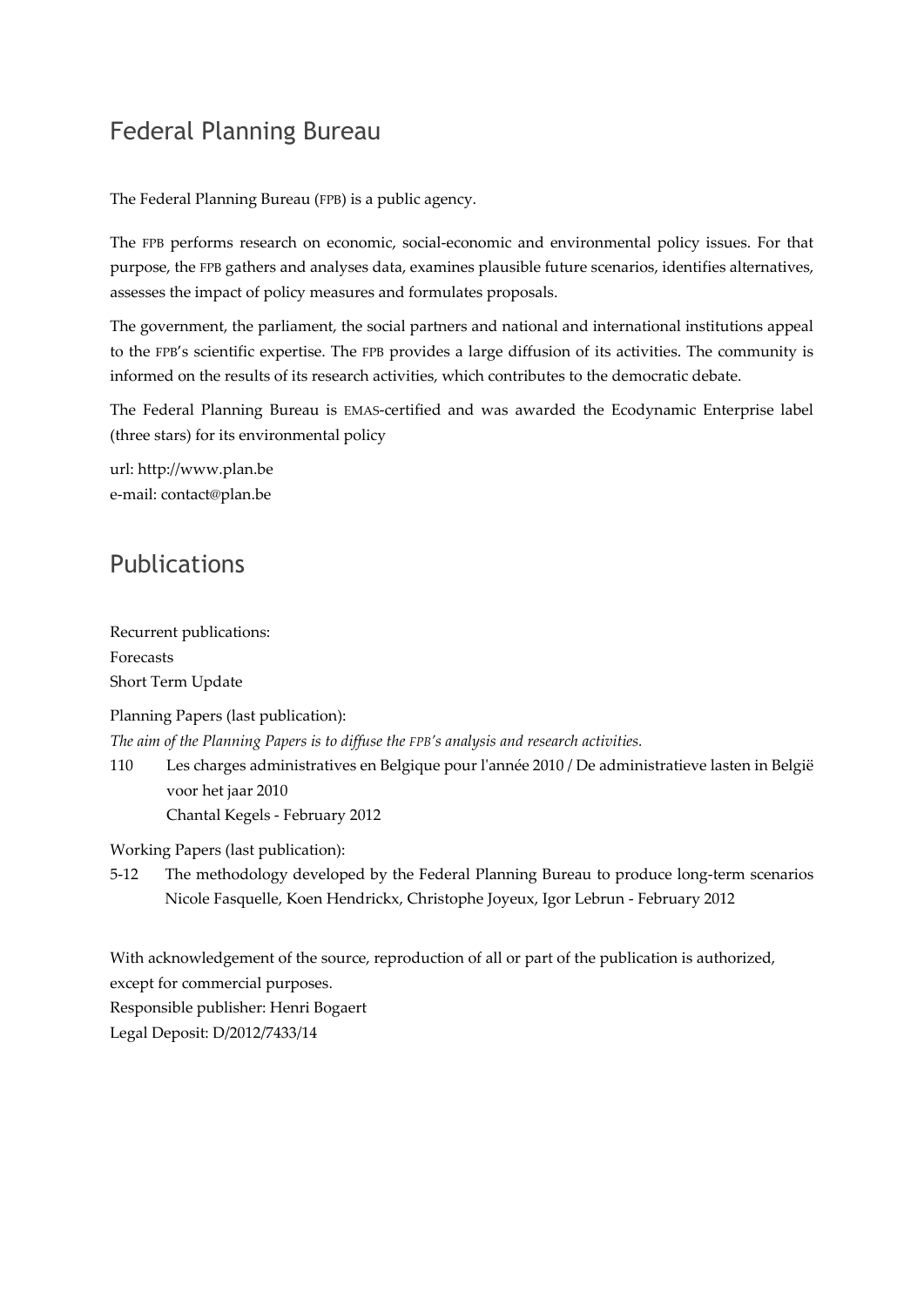**Federal Planning Bureau** Avenue des Arts 47‐49, 1000 Bruxelles Phone : +32‐2‐5077311 Fax : +32‐2‐5077373 e‐mail : contact@plan.be http://www.plan.be

# Supply and Use Tables and Input-Output Tables 1995-2007 for Belgium

Methodology of Compilation

May 2012

Luc Avonds, la@plan.be, Geert Bryon, gb@plan.be, Caroline Hambÿe, ch@plan.be, Bart Hertveldt, bh@plan.be, Bernhard Michel, bm@plan.be, Bart Van den Cruyce, bv@plan.be

**Abstract** – Users of Supply and Use Tables (SUT) and Input‐Output Tables (IOT) compiled in different national accounts (NA) vintages face a problem of consistency of their data due to revisions in the NA. This paper describes the methodology that has been followed to compile a consistent time series of Belgian SUT and IOT for the period 1995‐2007, in line with the NA published in November 2010.

**Abstract** – Les utilisateurs de tableaux des emplois et des ressources (TER) et de tableaux en‐ trées‐sorties (TES) compilés dans des versions différentes des comptes nationaux (CN), font face à des problèmes de cohérence de leurs données dans le temps, suite aux révisions des CN. Cette étude décrit la méthodologie qui a été suivie pour calculer une série cohérente de TER et de TES pour la période 1995‐2007, qui soient compatibles avec les CN publiés en novembre 2010.

**Abstract** – Bij het gebruik van Aanbod‐ en Gebruikstabellen (AGT) en Input‐Outputtabellen (IOT) die opgemaakt zijn op basis van verschillende versies van de Nationale Rekeningen (NR), ontstaat, als gevolg van herzieningen in de NR, een probleem van coherentie in de tijd. In deze paper wordt de methodologie beschreven die gevolgd werd bij de opmaak van een coherente tijdreeks van AGT en IOT voor de periode 1995‐2007, vertrekkend van de NR gepubliceerd in november 2010.

**Jel Classification** – C67, C81, C82

**Keywords** – National Accounts, Supply and Use Tables, Input‐Output Tables

**Acknowledgements** – The authors would like to thank the National Accounts department of the Na‐ tional Bank of Belgium for providing a great amount of detailed data.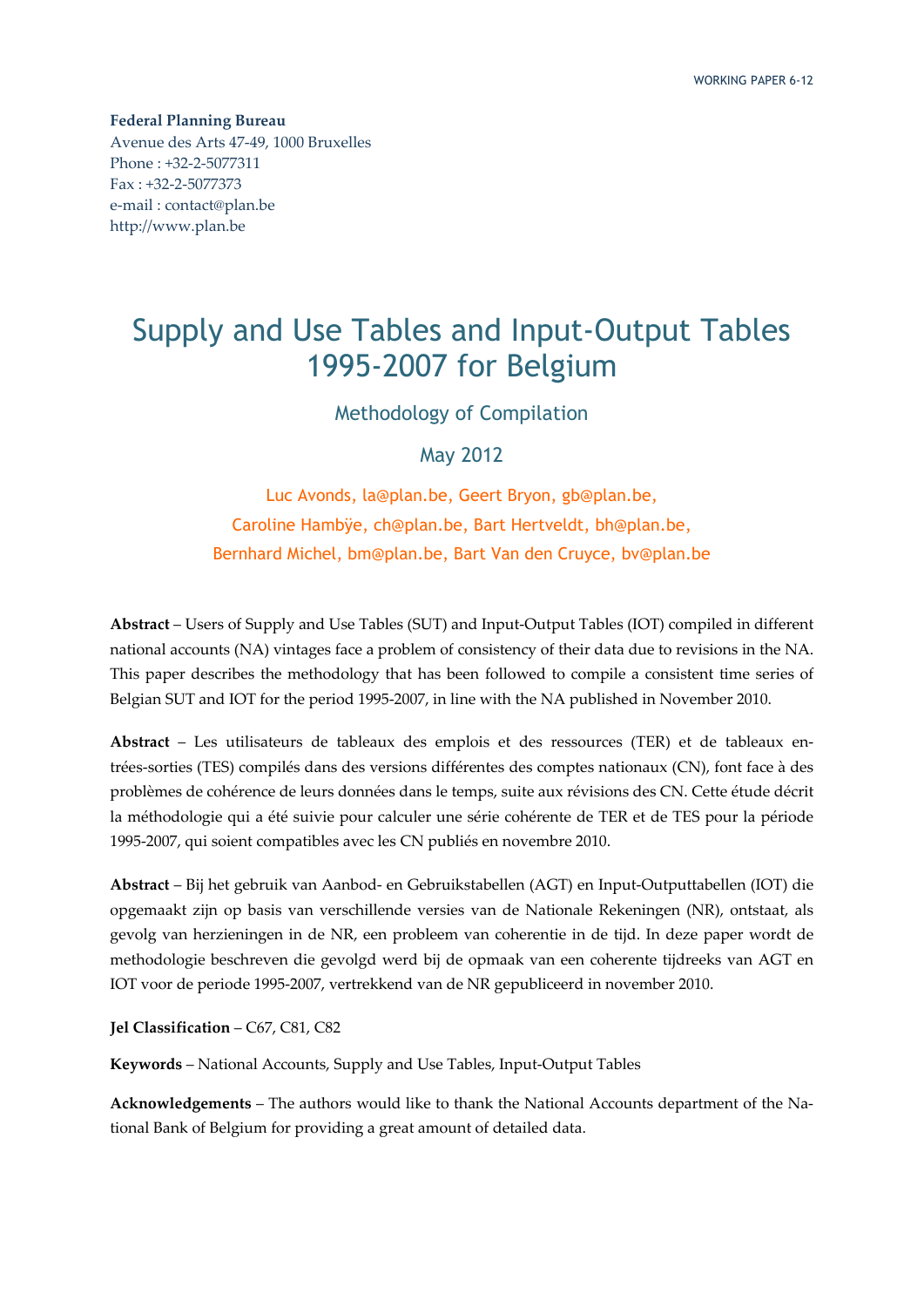# Table of contents

| 2.                      |    |
|-------------------------|----|
|                         |    |
| 3.1. Current price SUT  | 8  |
| 3.2. Constant price SUT | 10 |
|                         |    |
| 4.1. Current price IOT  | 12 |
| 4.2. Constant price IOT | 13 |
|                         |    |

# List of figures

| Graph 1 |  |
|---------|--|
| Graph 2 |  |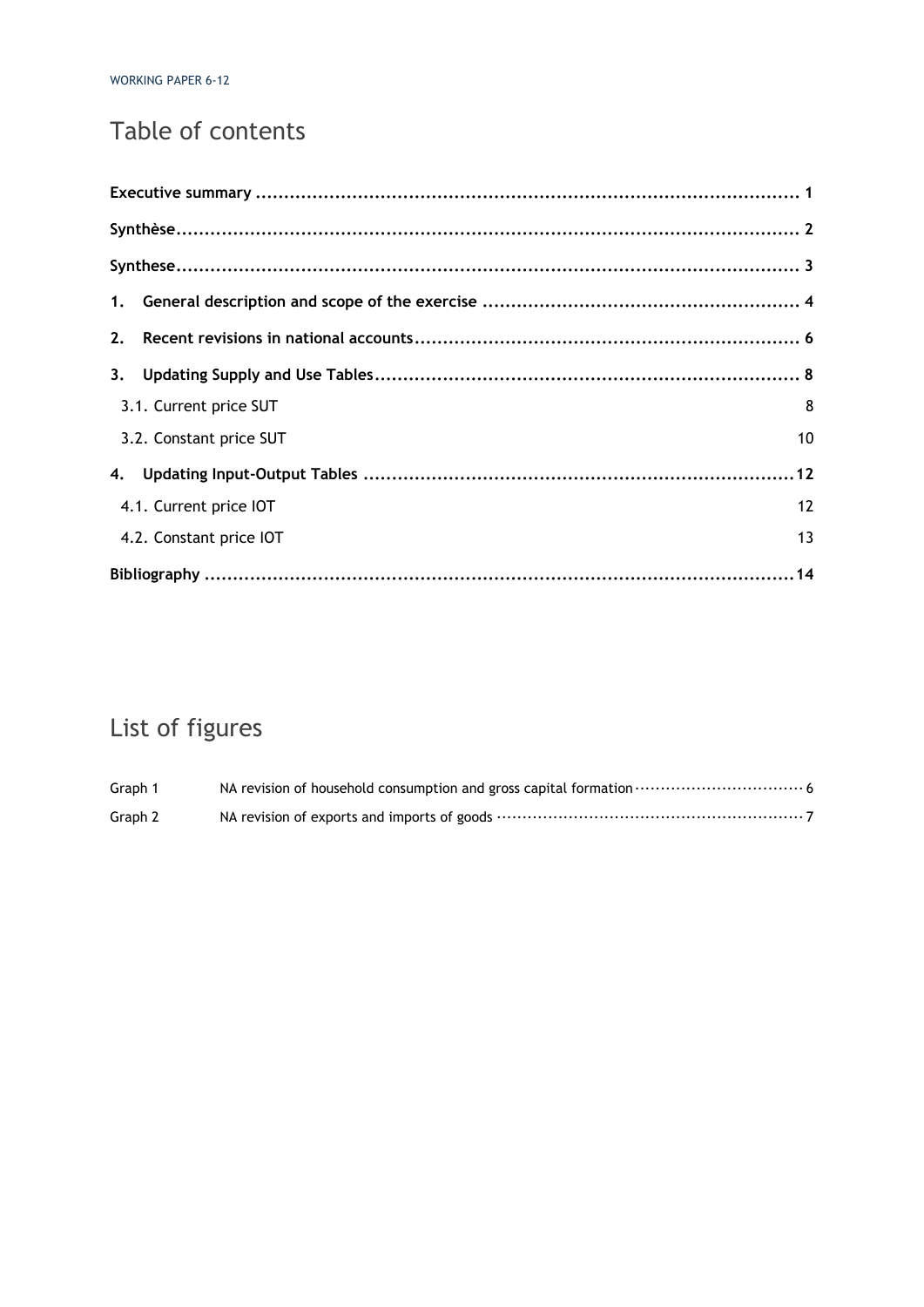WORKING PAPER 6-12

#### Executive summary

Users of Supply and Use Tables (SUT) and Input‐Output Tables (IOT) compiled in different national accounts (NA) vintages face a problem of consistency of their data due to revisions in the NA. This paper describes the methodology that has been followed to compile a consistent time series of Belgian SUT and IOT for the period 1995‐2007, in line with the NA published in November 2010.

As part of the system of national accounts, SUT and IOT provide detailed information about economic flows: they describe production processes, the supply and use of goods and services, and income generated through production. SUT relate products and industries, and therefore constitute the central integration framework for balancing the NA. Symmetric IOT are analytical tables that are derived from SUT; they constitute a useful tool for analysing inter-industry or interdependent product relations.

The Belgian SUT and IOT are currently being compiled based on the methodology of the 1995 European System of Accounts (ESA95). According to the ESA95 transmission programme, current price SUT have to be compiled and delivered to Eurostat annually, and IOT every five years (for the benchmark years ending in 0 and 5). As compiling SUT and IOT is a very demanding task and as NA should be sufficiently stable for the reference year, Eurostat allows a maximum transmission period of 36 months and does not ask for revisions of SUT and IOT. In practice, however, NA can still be subject to major revisions, even after 36 months, giving rise to a problem of consistency when using time series of SUT and IOT.

The updating exercise presented here brings Belgian SUT and IOT in line with the NA published in November 2010, which is the last full version of the NA in NACE Rev.1.1. In particular, the updated tables take into account the major revision of the GDP expenditure approach introduced in the Belgian NA in 2009. The exercise was implemented at the working format disaggregation level of the NA, i.e. with a breakdown into about 130 industries (NACE Rev.1.1) and some 320 products (CPA 2002).

The updated database provides a consistent time series of SUT for Belgium for the years 1995 to 2007, as well as IOT for the benchmark years 1995, 2000, and 2005. More specifically, the following tables have been calculated: SUT at purchasers' and basic prices for the years 1995 to 2007, use tables at basic prices for domestic production and for imports for the years 1995 to 2007, and IOT for 1995, 2000, and 2005. All tables have been compiled at current prices and at constant prices (with base year 2005). Within this list of tables, constant price IOT are a novelty for Belgium.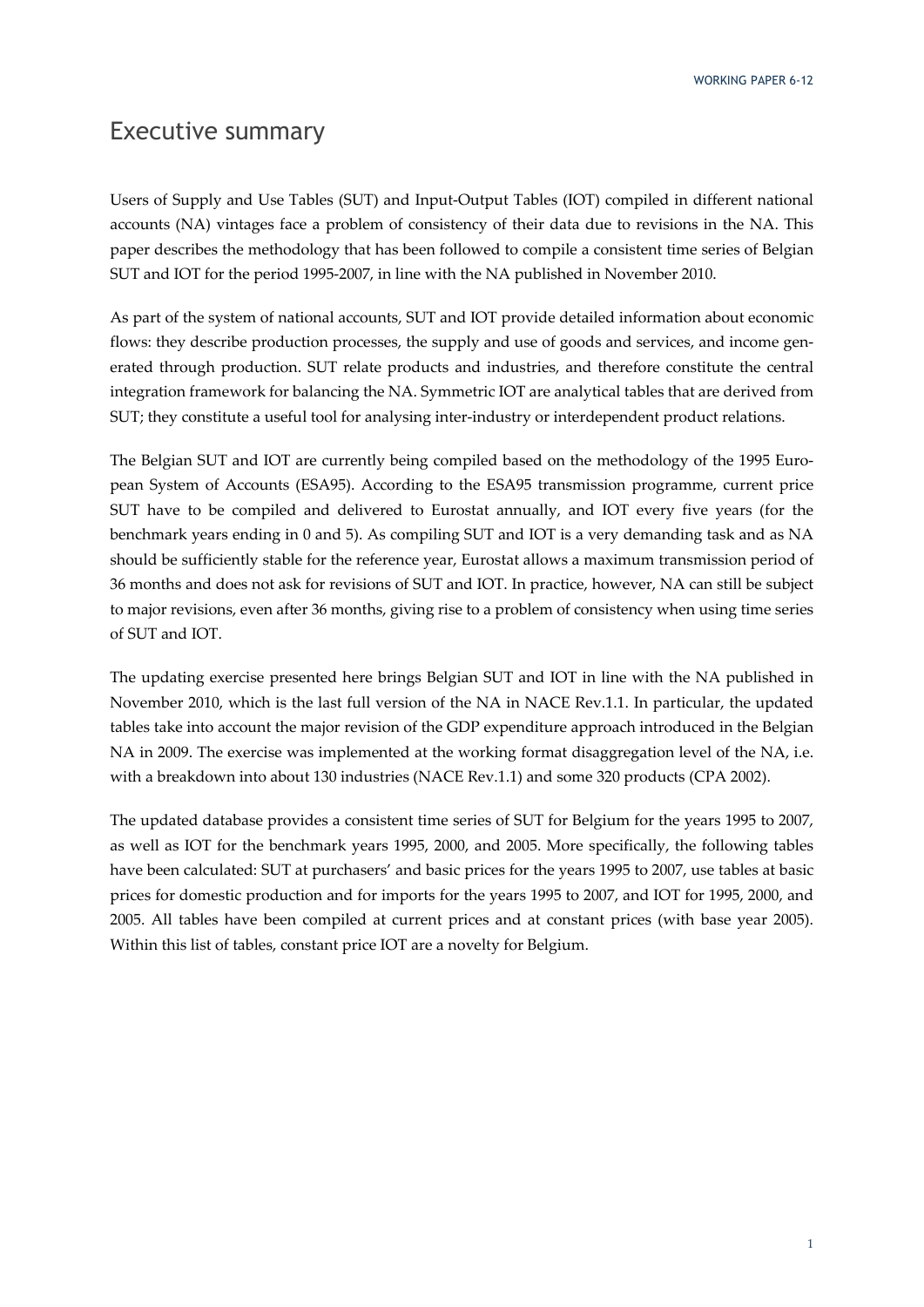# Synthèse

Les utilisateurs de tableaux des emplois et des ressources (TER) et de tableaux entrées-sorties (TES) compilés dans des versions différentes des comptes nationaux (CN), font face à des problèmes de cohérence de leurs données dans le temps, suite aux révisions des CN. Cette étude décrit la méthodologie qui a été suivie pour calculer une série cohérente de TER et de TES pour la période 1995‐2007, qui soient compatibles avec les CN publiés en novembre 2010.

En tant que parties intégrantes du système des CN, les TER et les TES fournissent une description dé‐ taillée des flux économiques : ils décrivent les processus de production, les ressources et les emplois des biens et services et les revenus qui sont générés par la production. Les TER relient les produits aux branches d'activité et forment le cadre central d'intégration qui permet l'équilibrage des CN. Les TES symétriques sont des tableaux analytiques dérivés des TER ; ils constituent un outil d'analyse des relations entre branches d'activité et des interdépendances entre catégories de produits.

Les TER et les TES belges sont actuellement élaborés conformément à la méthodologie du Système européen des comptes SEC 1995. Selon le programme de transmission du SEC 1995, les Etats membres sont tenus de transmettre à Eurostat des TER annuels et des TES quinquennaux (pour les années se terminant par 0 et 5). Etant donné que la compilation des TER et des TES constitue un travail de grande ampleur et que les CN doivent être suffisamment stables pour l'année concernée, Eurostat accorde un délai de transmission de maximum 36 mois pour ces tableaux et ne demande pas leur mise à jour. En pratique, cependant, les CN peuvent toujours faire l'objet de révisions approfondies après ce délai de 36 mois, ce qui donne lieu à des problèmes de cohérence lors de l'utilisation de séries temporelles de TER et de TES.

L'exercice de révision qui est présenté dans ce papier rend compatibles les TER et les TES belges avec les CN publiés en novembre 2010, qui représentent la dernière version complète des CN en Nace Rév.1.1. En particulier, les tableaux révisés intègrent la révision occasionnelle de l'optique dépenses du PIB, qui a été introduite en 2009 dans les CN. L'exercice de révision a été réalisé au niveau du format de travail des CN, qui distingue environ 130 branches d'activité (Nace Rév.1.1) et 320 catégories de pro‐ duits (CPA 2002).

La base de données révisée fournit une série cohérente de TER pour la Belgique pour la période 1995‐2007, de même que les TES pour les années de référence 1995, 2000 et 2005. Plus précisément, les tableaux suivants ont été calculés : les TER aux prix d'acquisition et aux prix de base pour les années 1995 à 2007, les tableaux des emplois de la production intérieure et des importations aux prix de base pour les années 1995 à 2007 et les TES des années 1995, 2000 et 2005. L'ensemble de ces tableaux ont été estimés à prix courants et à prix constants (année de base 2005). Des TES à prix constants n'avaient jamais été compilés pour la Belgique auparavant.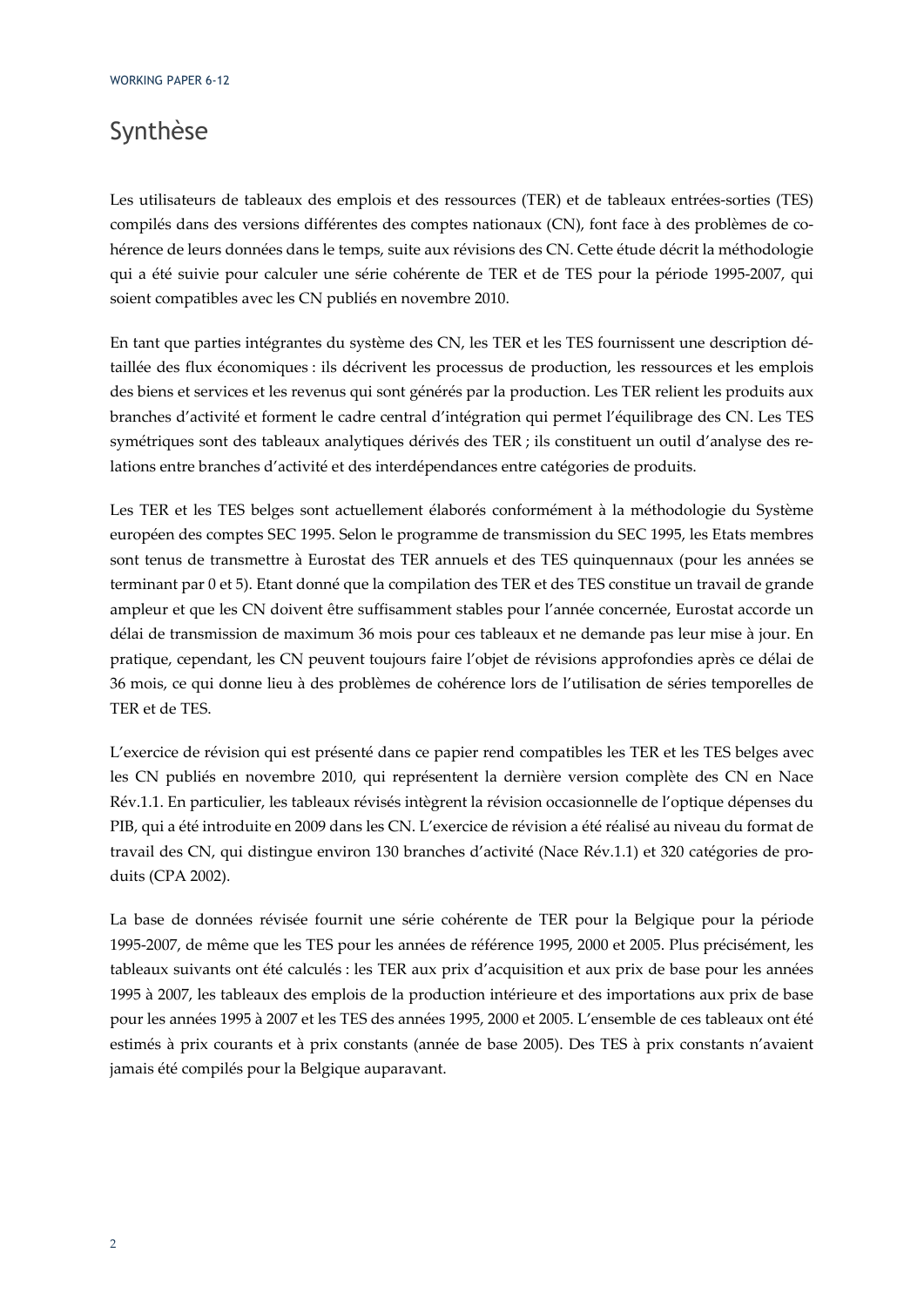WORKING PAPER 6-12

### Synthese

Bij het gebruik van Aanbod‐ en Gebruikstabellen (AGT) en Input‐Outputtabellen (IOT) die opgemaakt zijn op basis van verschillende versies van de Nationale Rekeningen (NR), ontstaat, als gevolg van herzieningen in de NR, een probleem van coherentie in de tijd. In deze paper wordt de methodologie beschreven die gevolgd werd bij de opmaak van een coherente tijdreeks van AGT en IOT voor de pe‐ riode 1995‐2007, vertrekkend van de NR gepubliceerd in november 2010.

AGT en IOT maken integraal deel uit van het systeem van NR en geven een gedetailleerd beeld van economische stromen: ze beschrijven productieprocessen, het aanbod en het gebruik van goederen en diensten, en inkomens gegenereerd door productie. AGT brengen de relatie tussen producten en be‐ drijfstakken in kaart; op die manier vormen ze het centrale raamwerk waarbinnen de evenwichten van de NR worden verzekerd. Symmetrische IOT zijn analytische tabellen afgeleid uit de AGT; ze vormen een nuttig instrument voor het analyseren van intersectorale relaties en interdependenties tussen productgroepen.

De Belgische AGT en IOT worden vandaag opgesteld op basis van de methodologie vervat in het Eu‐ ropees Systeem van Rekeningen 1995 (ESR95). Het ESR95‐transmissieprogramma verplicht de lidsta‐ ten jaarlijkse AGT en vijfjaarlijkse IOT (voor de jaren eindigend op 0 en 5) tegen lopende prijzen op te maken en aan Eurostat te leveren. Aangezien de opmaak van AGT en IOT een zeer data‐ en arbeids‐ intensief werk is en NR voldoende stabiel moeten zijn voor het betrokken jaar, staat Eurostat een deadline toe van maximaal 36 maanden na het referentiejaar en worden lidstaten niet verplicht AGT en IOT te herzien. In praktijk echter, kunnen NR, zelfs na 36 maanden, nog grondig herzien worden, wat leidt tot een probleem van coherentie in de tijd bij het gebruik van reeksen van AGT en IOT.

De actualisatie‐oefening die hier wordt gepresenteerd, brengt de Belgische AGT en IOT in lijn met de NR van november 2010, die de laatste gedetailleerde versie van de NR is in de NACE Rev.1.1. Concreet betekent dit dat de geactualiseerde tabellen rekening houden met de benchmark‐revisie van de beste‐ dingsoptiek van het bbp, die in 2009 in de Belgische NR werd doorgevoerd. De updating werd uitgevoerd op het werkformaat van de NR, namelijk op het niveau van een 130‐tal bedrijfstakken (NACE Rev.1.1) en een 320‐tal producten (CPA 2002).

De geactualiseerde databank levert een coherente tijdreeks van AGT voor België voor de jaren 1995 tot 2007, alsook IOT voor de sleuteljaren 1995, 2000 en 2005. Meer specifiek werden volgende tabellen berekend: AGT tegen aankoop‐ en basisprijzen voor de jaren 1995 tot 2007, gebruikstabellen tegen ba‐ sisprijzen van de binnenlandse productie en de invoer voor de jaren 1995 tot 2007, en IOT voor de jaren 1995, 2000 en 2005. Alle tabellen werden opgesteld tegen lopende en constante (van het jaar 2005) prijzen. IOT tegen constante prijzen werden voor België voorheen nooit opgesteld.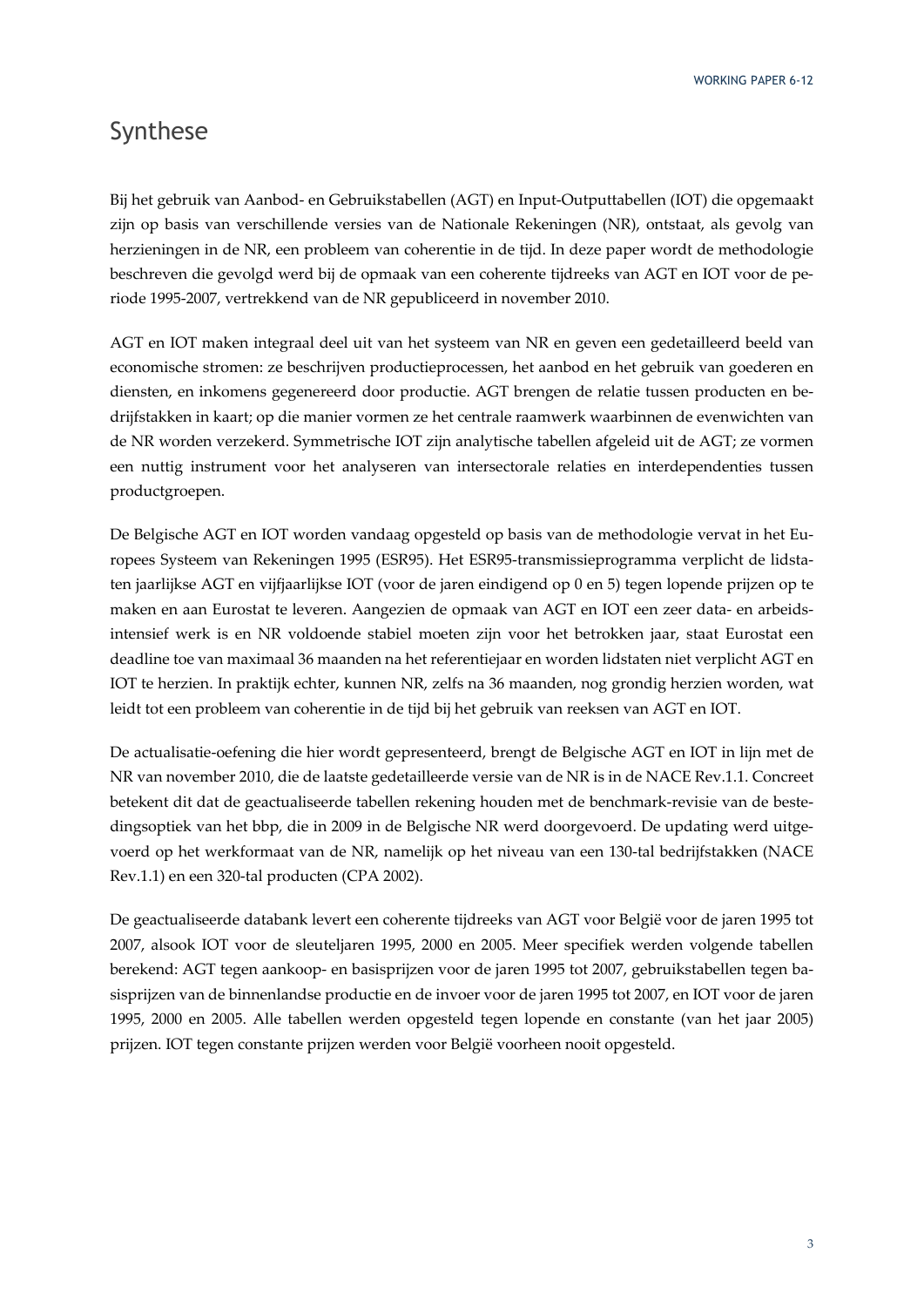# 1. General description and scope of the exercise

As part of the system of national accounts, Supply and Use Tables (SUT) and Input‐Output Tables (IOT) provide detailed information about economic flows (in monetary terms): they describe produc‐ tion processes, the supply and use of goods and services, and income generated through production. For Belgium, SUT and IOT are currently being compiled according to the 1995 European System of Accounts (ESA95).

SUT relate products and industries, and therefore constitute the central integration framework for balancing the national accounts (NA). The supply of goods and services, i.e. domestic production by industry and imports, is given in the supply table, while the use of goods and services for intermediate consumption by industry and for final use by component (final consumption, gross capital formation and exports) is reported in the use table. The latter also contains the components of value added by industry (compensation of employees, mixed income, gross operating surplus and net taxes on production). Thus, a vertical reading of the use table (combining intermediate consumption and value added components) shows the structure of the production costs by industry.

IOT are analytical tables that are derived from SUT; they constitute a useful tool for analysing inter-industry or interdependent product relations. IOT are symmetric tables: they can either be product-by-product or industry-by-industry tables<sup>1</sup>. In ESA95, compiling product-by-product IOT is promoted. Product-by-product IOT are derived from SUT based on technology assumptions regarding the relationship between outputs and inputs.

According to the ESA95 transmission programme, current price SUT have to be compiled and delivered to Eurostat annually, and IOT every five years (for the benchmark years ending in 0 and 5). As compiling SUT and IOT is a very demanding task and as NA should be sufficiently stable for the ref‐ erence year, Eurostat allows a maximum transmission period of 36 months and does not ask for revisions of SUT and IOT. In practice, however, NA can still be subject to major revisions, even after 36 months, giving rise to a problem of consistency when using time series of SUT and IOT. To overcome this problem, the database described in this paper provides an updated and consistent time series of current and constant price SUT for Belgium for the years 1995 to 2007, as well as consistent current and constant price IOT for the years 1995, 2000 and 2005.

Within the framework of the EUKLEMS project, the Federal Planning Bureau (FPB) compiled a consistent time series of current and constant price SUT for Belgium for the period 1995-2004 (Avonds et al., 2007). This exercise consisted in adapting officially published SUT to the latest NA (in particular taking into account the benchmark revisions of 2005 and 2006), estimating the missing SUT for 1996 and 1998, disaggregating several industries and products, and deflating the current price SUT.

The time series of SUT compiled as part of the EUKLEMS project has served as starting point for the updating exercise presented in this paper. In the present updating exercise, the time series of SUT has

In the former, products can be interpreted as homogenous industries, i.e. without secondary production. In the latter, industries are heterogeneous, i.e. with secondary production.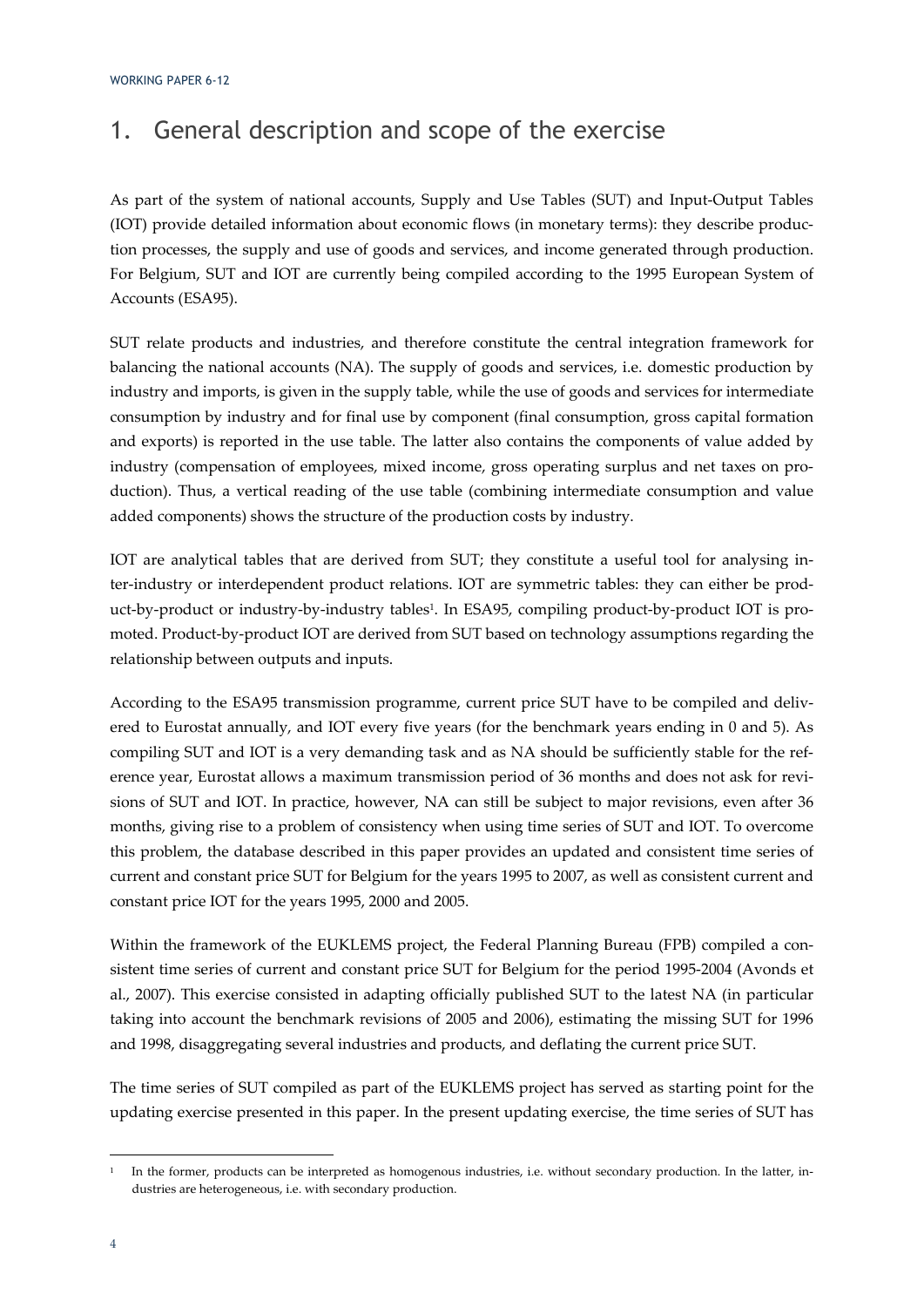been extended to cover the period from 1995 to 2007. The SUT for the years 1995 to 2004 have been brought in line with the NA published in November 20102, which is the last full version of the NA in NACE Rev.1.1. In particular, these tables have been adapted to take into account the major revision of the GDP expenditure approach introduced in the NA in 2009. As for the current price SUT for 2005‐2007 published by the National Accounts Institute (NAI) in 20103, these tables were already in line with the NA vintage of 2010. Regarding the industry and product breakdown, the tables distinguish about 130 industries (NACE Rev.1.1) and some 320 products (CPA 2002), which is similar to the pre‐ vious updating exercise.

Further steps consisted in compiling valuation tables to obtain SUT at basic prices, splitting the use tables according to the origin (domestic production or imports) of the goods and services, and deflating the SUT using price indices with base year 2005. Finally, IOT at current and constant prices are derived from the SUT for the benchmark years 1995 and 2000. The IOT for 2005 was already consistent with the NA vintage of 2010.4

To sum up, the database that results from this updating exercise contains the following tables:

- Current and constant price SUT at purchasers' and basic prices (1995‐2007);
- Current and constant price use tables at basic prices for domestic production and for imports (1995‐2007);
- Current and constant price IOT (for benchmark years 1995, 2000 and 2005).

The next chapter gives the reader an idea of the scope of the major NA revision of 2009 that mainly affected final demand. In the remainder of this paper, the methodology underlying the different stages of the updating exercise will be briefly described.

<sup>2</sup> See NAI (2010c).

<sup>3</sup> See NAI (2010a, 2010d).

<sup>4</sup> See NAI (2010b). With base year 2005, the IOT of 2005 is the same in current and constant prices.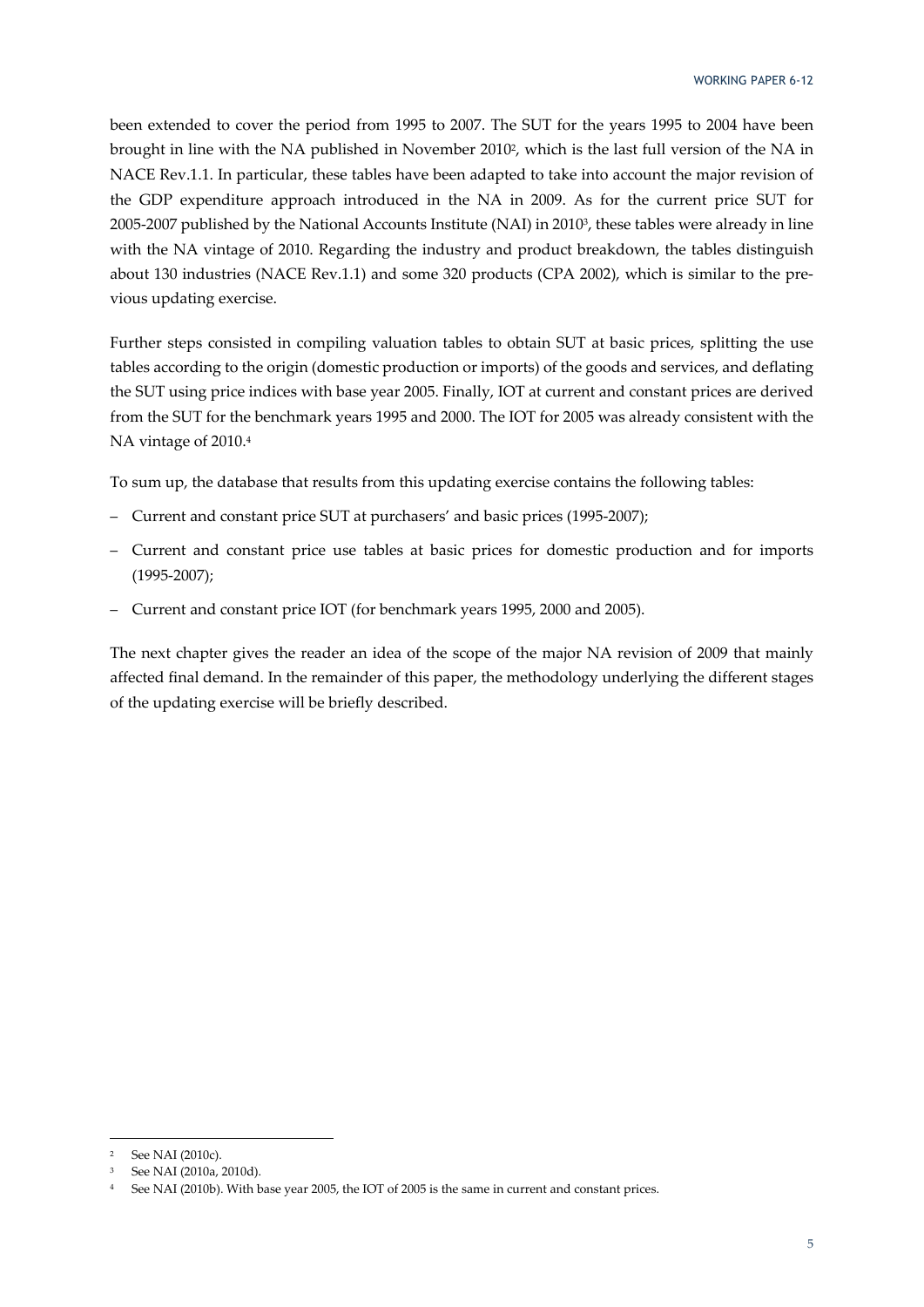### 2. Recent revisions in national accounts

In 2009, the National Accounts Institute (NAI) implemented a benchmark revision of the GDP expenditure approach in the NA5, which originated from the introduction of new calculation methods and the use of new data sources. All major expenditure components of GDP (household consumption, gross capital formation, exports and imports) were significantly affected by this revision, but the overall impact on the level of GDP remained limited.

Graphs 1 and 2 compare domestic household consumption (P31S14), gross capital formation (P5), ex‐ ports of goods (P61) and imports of goods (P71) at current prices in the 2008 and 2009 vintages of the national accounts.6

The revision of household consumption affected a number of specific COICOP categories (in particular beverages, tobacco, purchase of vehicles and operation of personal transport equipment, health care services, tourism services) and consisted in a realignment of some other broad categories to household budget survey data (food, household equipment, communication equipment and services, recreation and culture, and catering and accommodation services). All in all, about 60% of household consumption was affected by this revision. This revision also improved the coherence between real and financial accounts of households. On average for the years 1995-2007, the absolute value of the difference between pre- and post-revision household consumption in Graph 1 amounts to 0.9%.



Changes in calculation methods and new data sources have also led to a revision in gross capital for‐ mation (both gross fixed capital formation and changes in inventories). It mainly concerned housing investment and sales of capital goods, and, to a lesser extent, investment in a number of specific industries (e.g. health and social work; education; recreational, cultural and sporting activities). All in all, gross capital formation was revised upwards for all years except 2002. In Graph 1, the absolute value of

<sup>5</sup> An elaborate description of this revision can be found in: NAI (2009). Previous NA benchmark revisions (the current price revision of 2005 and the constant price revision of 2006) were already introduced in the EUKLEMS database.

The graphs are based on data taken from NAI (2008) and NAI (2009). The difference between these two vintages is not only the result of the benchmark revision described here, but also of continuous regular revisions.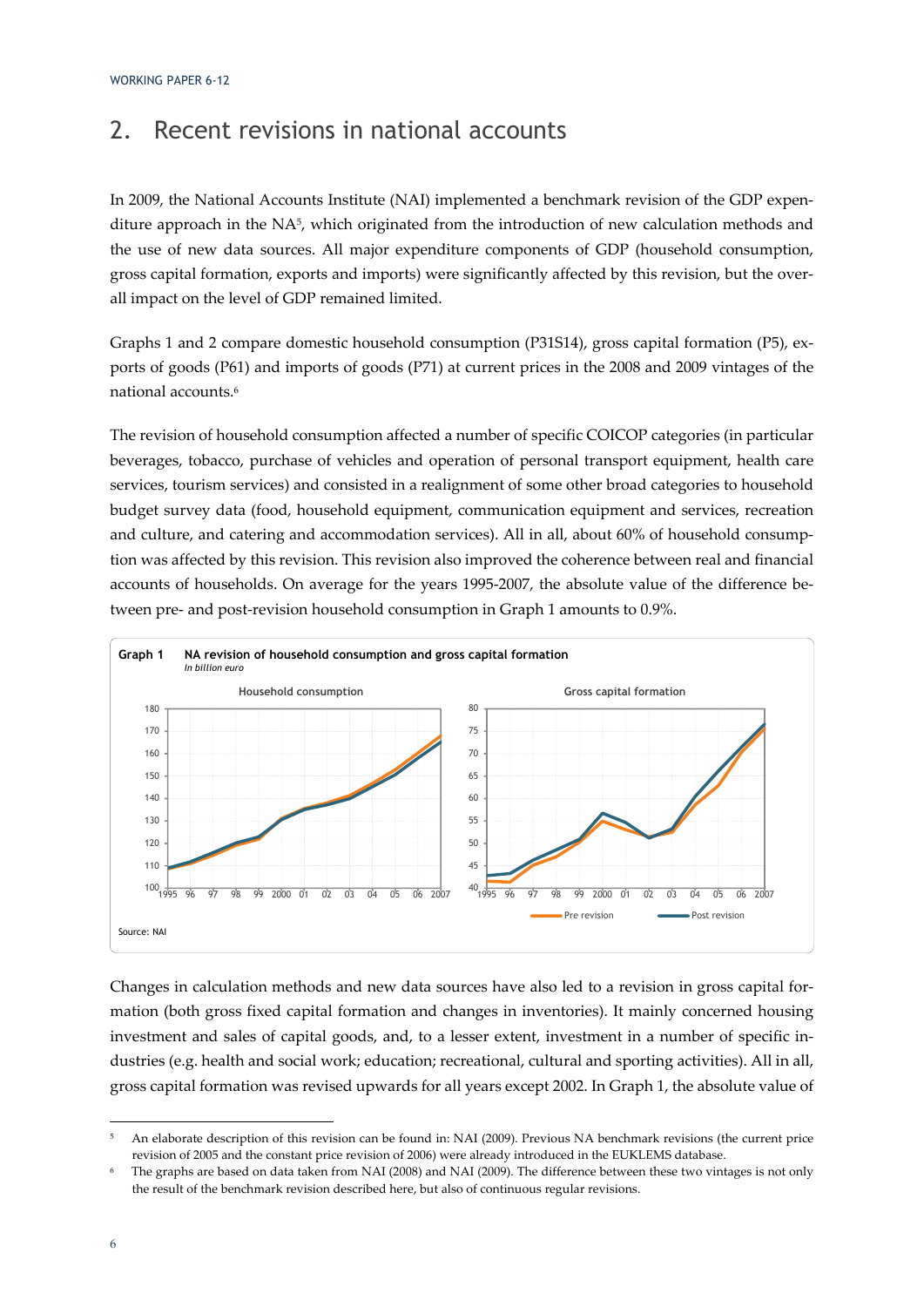the difference between pre‐ and post‐revision gross capital formation amounts to 2.6% on average for the years 1995‐2007.



The most important revision concerned exports and imports of goods. It originated from a more rigorous application of the methodology for computing export and import data according to the 'national concept', which is used in the NA.7 Foreign trade statistics are initially collected according to the 'EU community concept' and then transformed into the 'national concept' by excluding imports and exports of a certain number of non-resident companies. The difference between the two concepts is important for Belgium due to its central location in Europe and the presence of a large logistics infra‐ structure. The correction used to be underestimated, and therefore, as a result of the revision, exports and imports have been substantially corrected downwards in the NA. On average for the period 1995‐2007, the downward revision amounts to 8.0% for exports and 8.5% for imports as shown in Graph 2.

Furthermore, export and import deflators were also revised significantly. That revision improved the comparability of Belgian import and export deflators with other countries.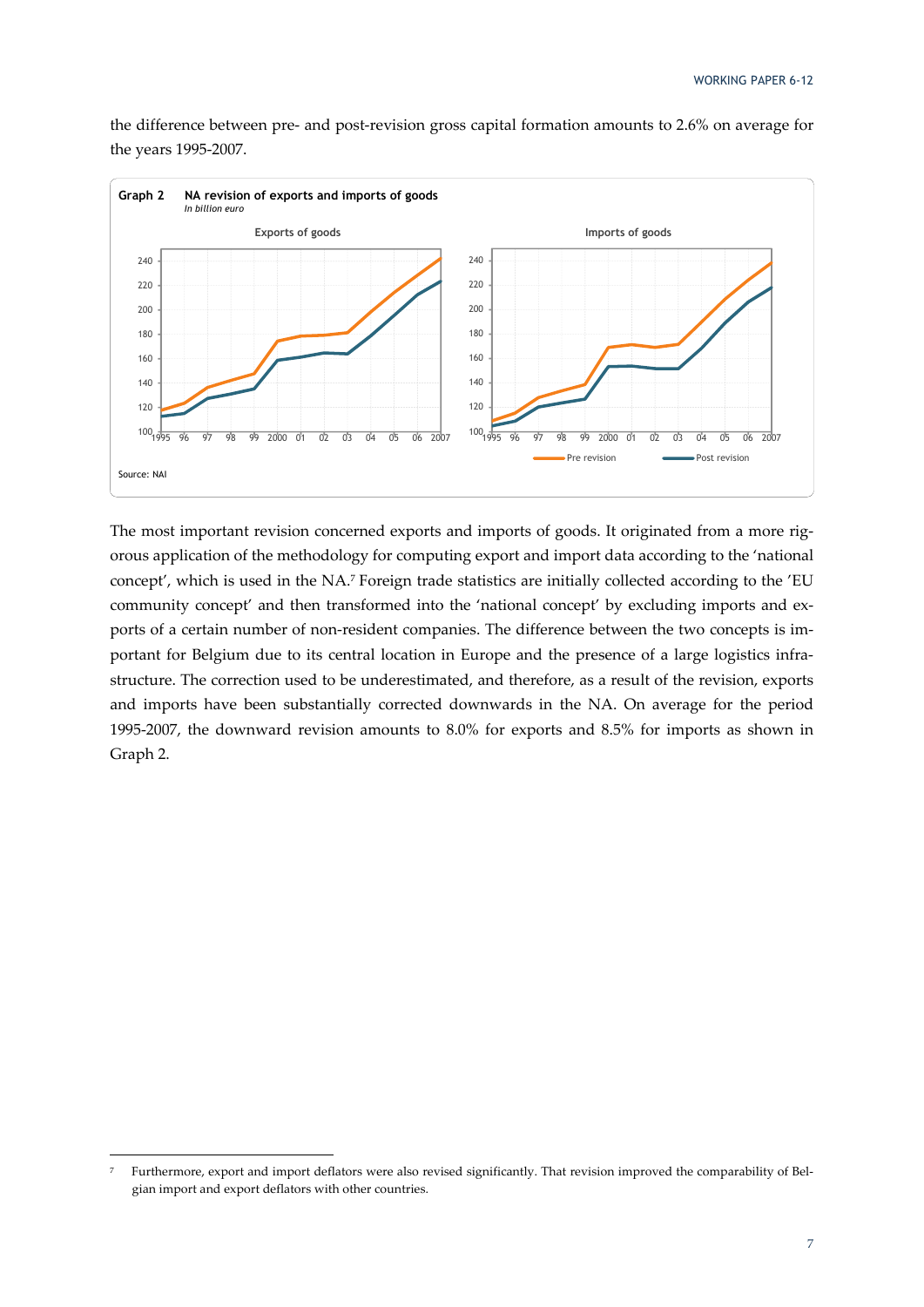# 3. Updating Supply and Use Tables

#### **3.1. Current price SUT**

Users of time series of SUT compiled in different NA vintages face a problem of consistency of their data, due to NA revisions. The figures for the NA revision described in the previous chapter illustrate that revisions may cause substantial breaks in the data series. In order to overcome this problem, the present updating exercise consists in a revision of the current price SUT for the years 1995 to 2004 so as to respect the NA published in November 2010. This is the last full version of the NA in NACE Rev.1.1. As the current price SUT for 2005‐2007 published in 2010 were already in line with this NA vintage, no updating was necessary for these tables.

The updating exercise was implemented at the disaggregation level of the working format of the NA, i.e. with a breakdown into approximately 130 industries (NACE Rev.1.1) and 320 products (CPA 2002). It was based on the following revised NA current price data provided by the National Bank of Belgium (NBB) at this level of disaggregation:

- Data by industry: production (P1), intermediate consumption (P2) and gross value added (B1g) by component (D1: compensation of employees; B2n+B3n: net operating surplus and mixed income; K1: consumption of fixed capital; D29: taxes on production; D39: subsidies on production);
- Data by product: final demand by component (P31S14: final consumption expenditure of house‐ holds; P31S15: final consumption expenditure of NPISH; P3S13: final (individual and collective) consumption expenditure of general government; P51: gross fixed capital formation; P6: exports of goods and services)8 and imports of goods and services (P7).

These detailed NA data were taken as given and hence entered the update of the SUT for 1995 to 2004 as constraints. This update comprised the following sequential steps:

- 1. *Updating of the make tables*<sup>9</sup> so that the 2010 NA vintage output totals by industry are respected. For each year, this is done by allocating the changes in the industry totals to all products (including five types of trade margins)10 based on the product composition of the original make tables. Joining the vectors of revised imports by product results in updated supply tables.
- 2. *Adapting the product flow equilibria*. Total supply by product is obtained from the updated supply tables, while final demand by product has been provided by the NBB. First estimates of total in‐ termediate consumption by product are obtained as the difference between total supply and total final demand by product. These first estimates have then been assessed individually for each product together with the product flow equilibrium. Where necessary they have been corrected so as to make them consistent over time and to respect certain basic principles, e.g. zero intermediate

Changes in inventories (P52) by product were mechanically updated by the FPB and aligned to the economy-wide total in the 2010 vintage of the NA.

The make table is the production part of the supply table.

<sup>&</sup>lt;sup>10</sup> To ensure consistency with the SUT for 2005-2007, transport margins have been set to zero for the years 1995-2004. They have been allocated to the corresponding transport services or to wholesale margins.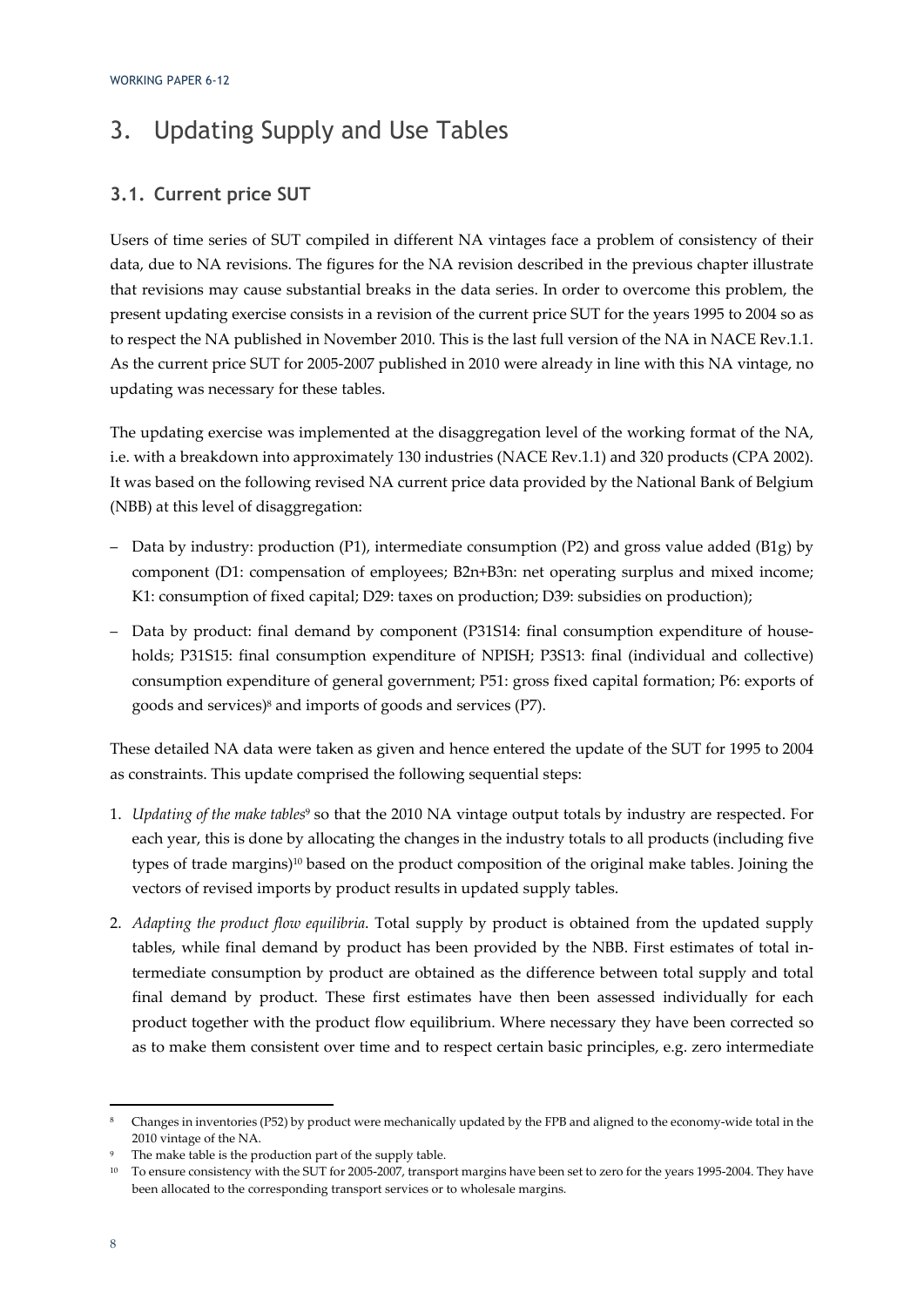consumption for certain products. The product flows were brought back into equilibrium through a balancing process.11

3. *Updating the intermediate use matrix*. An updated intermediate use matrix has then been estimated by applying the RAS method based on the structure of the intermediate use matrix before revision. The row and column totals for this RAS were respectively the industry totals of intermediate consumption (provided by the NBB) and product totals of intermediate consumption resulting from the previous step.

The result of this updating exercise are current price SUT at purchasers' prices for the period 1995-2004 that are consistent with the 2010 vintage of the NA. This time series is completed by the tables for 2005‐2007 that were already up‐to‐date.

Use tables at purchasers' prices include margins, taxes and subsidies on products. To obtain use tables at basic prices, valuation tables for margins, taxes and subsidies need to be estimated and subtracted from use tables at purchasers' prices. In practice, these tables are calculated by allocating total margins, taxes and subsidies by product to industries and final demand categories. Valuation tables compatible with the updated SUT in purchasers' prices were compiled as follows:

- For the years 1995‐2004, total margins, taxes and subsidies by product were allocated to industries and final demand categories on the basis of their respective shares in the use tables at purchasers' prices computed for the previous updating exercise (see Avonds et al., 2007). Then, manual corrections were made for particular cells where the sum of margins and net taxes on products exceeded the use in purchasers' prices.
- For 2005, valuation tables had already been compiled in the context of the construction of IOT.
- For 2006 and 2007, the valuation tables were calculated according to the same method as for the years 1995‐2004, but based on the margin, tax and subsidy shares for 2005.

Finally, these updated valuation tables were used to obtain SUT at basic prices that are consistent with the 2010 vintage of the NA for all years from 1995 to 2007.

A further necessary step, prior to the deflation of the SUT and the derivation of IOT, consisted in separating the use of imported goods and services from the use of domestically produced goods and services. This is done at basic prices. The methodology for calculating use tables for imports, which is applied in IOT benchmark years, is described in Van den Cruyce (2004) for goods and in Hambÿe (2001) for services. Detailed cross-tabulated import data by industry and by product are used in combination with specific assumptions about possible uses of imports. This constituted a substantial im‐ provement with respect to a purely proportional distribution of imports over uses for each product. In the previous updating exercise, the original use tables for imports for the IOT benchmark years 1995 and 2000 have served as the basis for constructing use tables for imports for the years 1995 to 2004. The current updating exercise proceeded as follows:

<sup>&</sup>lt;sup>11</sup> In this balancing process, it has, in some cases, been necessary to change some of the detailed NA data provided by the NBB.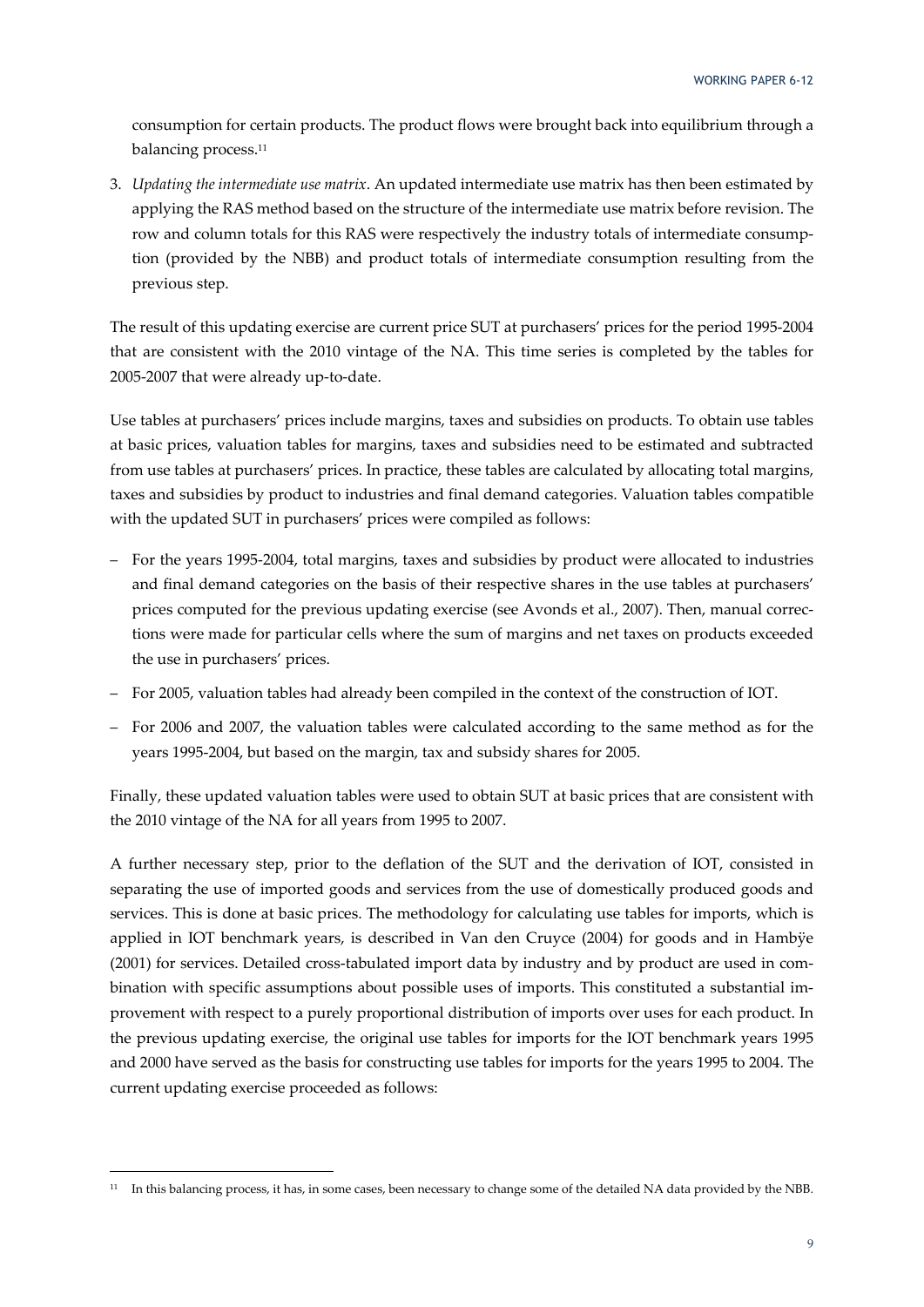- For the years 1995‐2004, import shares were calculated from use tables for imports estimated in the context of the previous updating exercise. These were then compared with and aligned to the import shares for 2005 so as to avoid a break in the series between 2004 and 2005. Multiplying the updated use tables at basic prices by these import shares cell by cell yields an estimate of the use table for imports, which was subsequently adapted to respect the import totals by product from the updated current price supply table.
- For 2005, the use table for imports had already been calculated in the context of the construction of IOT.
- For 2006 and 2007, use tables for imports were calculated according to the same method as for the years 1995 to 2004, but based on import shares for 2005.

SUT at current basic prices with a split of uses according to their origin are the basis for calculating constant price SUT as well as for deriving IOT. The latter will be described in Chapter 4. In the next section, the focus is on the deflation exercise.

#### **3.2. Constant price SUT**

<u> Andrew Maria (1995)</u>

The basic principles of the deflation in the current exercise are to a large extent the same as in the previous one (Avonds et al., 2007): the deflation is done at basic prices, separate price indices for domestic production and imports – provided by the NBB – are used, and for each product the assumption of an identical price in all uses is made. The base year for the price indices used for deflation is 2005.

A first estimate of SUT at constant basic prices is then obtained by:

- Deflating the make tables and the use tables for domestic production by the price indices for do‐ mestic production, and
- Deflating the use tables for imports by the price indices for imports.

The use table at constant prices is then obtained as the sum of the constant price use tables for domestic production and imports.12

 $12$  Even deflation at basic prices requires a treatment of margins, taxes and subsidies since their totals figure in the use table at basic prices as separate rows. Here, margins, taxes and subsidies have been treated differently compared with the previous exercise. For the base year 2005, margin, tax and subsidy rates have been computed by dividing margins, taxes and subsidies at current prices by uses at current basic prices. These rates were then multiplied for each year with the first estimate for the constant price use table, resulting in constant price valuation tables. These allow to compute not only total margins, taxes and subsidies at constant prices by industry and by final demand category (by summing over the rows) but also use tables at constant purchasers' prices.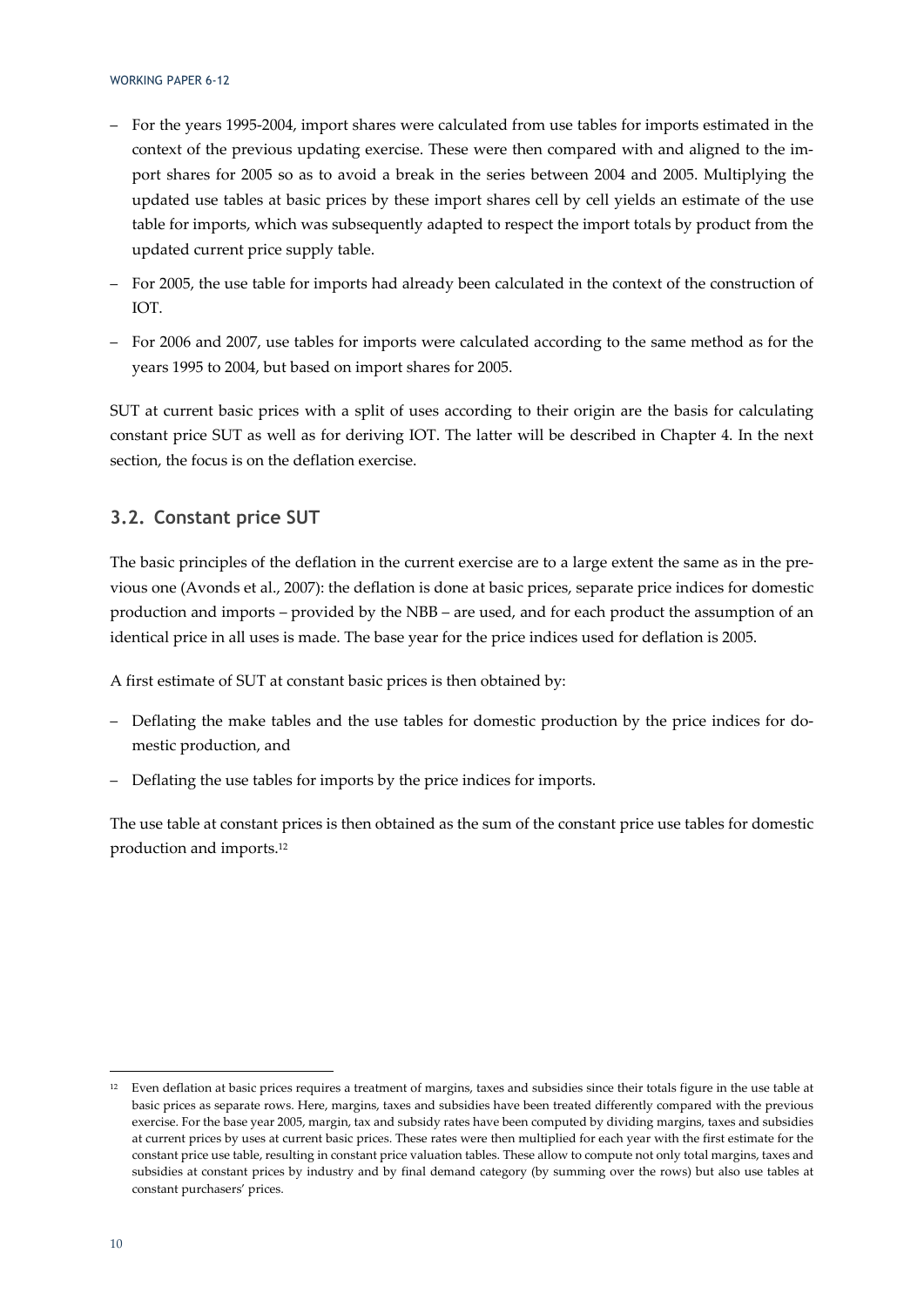SUT at constant prices should respect constant price NA totals. Since the first estimates of the SUT at constant prices are not consistent with constant price NA totals<sup>13</sup>, the following sequential adjustments were implemented:

- 1. Supply tables were adjusted column-wise, proportionally to the NA totals for constant price output by industry and total imports of goods and services.
- 2. Use tables were adjusted column and row-wise by means of a RAS procedure. Constant price intermediate consumption by industry and final demand by category from the NA were used as column totals, and total supply by product coming from the previously adjusted supply tables were used as row totals.

As a result, the full set of constant price SUT at both basic and purchasers' prices for the years 1995 to 2007 is compatible with constant price totals of the 2010 vintage of the NA.

<sup>13</sup> The following constant price NA totals were provided by the NBB: output (P1) and intermediate consumption (P2) by industry, total imports of goods and services (P7), total final consumption expenditure of households (P31S14), total final consumption expenditure of NPISH (P31S15), total final (individual and collective) consumption expenditure of general government (P3S13), total gross fixed capital formation (P51), and total exports of goods and services (P6).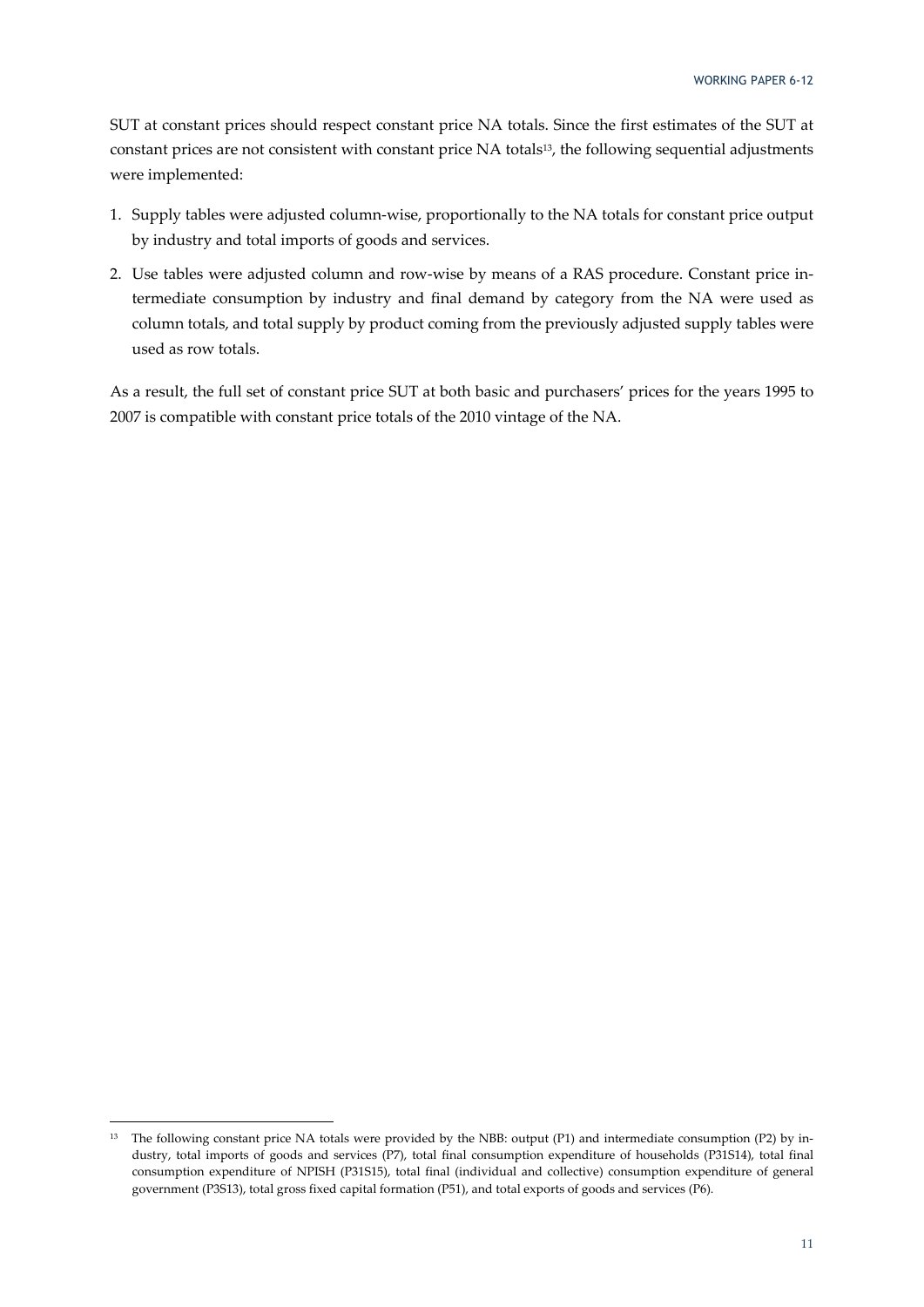# 4. Updating Input-Output Tables

#### **4.1. Current price IOT**

The next step of this exercise consisted in deriving updated IOT at current prices for the years 1995 and 2000, in accordance with the 2010 vintage of the NA, from the updated current price SUT for these years.14 The current price IOT for 2005 was already compatible with the 2010 NA vintage.

According to ESA95, symmetric IOT should ideally be nothing more than mathematical derivations of the underlying SUT at basic prices. The ESA95 transmission programme favours product-by-product IOT. In product-by-product IOT, the heterogeneous industries of the SUT are transformed into so-called homogeneous industries. This means that the secondary products<sup>15</sup> of each industry, together with the associated intermediate and primary inputs, have to be transferred to the industries of which they are the characteristic products.

Since the inputs associated with secondary products are not statistically observed, they have to be estimated by means of transformation methods. The two basic extreme transformation methods for compiling product‐by‐product IOT are:

- Product technology assumption: each product is produced in its own specific way, irrespective of the producing industry;
- Industry technology assumption: each industry has its own specific way of producing, irrespective of its product mix.

In general, product technology has been preferred for the compilation of the Belgian IOT because it is considered as more plausible and better in line with the principles of input-output analysis.

Simple application of product technology generally leads to negatives in the IOT. Computationally, this occurs when the value of an intermediate or primary input of an industry in the use table is smaller than the amount transferred together with the industry's secondary output<sup>16</sup>. The underlying reasons for such negatives can be of many kinds: e.g. incorrectness of the product technology assumption – which does not automatically mean that the alternative extreme assumption (industry technology) would be better – use of basic statistics at the enterprise-level instead of the plant-level<sup>17</sup>, and errors in the underlying SUT.

<sup>14</sup> This method was preferred to adapting the original 1995 and 2000 IOT.

<sup>15</sup> Secondary production is output that, according to the underlying product and activity classifications, is not characteristic for the industry that actually produces it.

<sup>&</sup>lt;sup>16</sup> In other words: smaller than they should be according to the assumption of product technology.

<sup>&</sup>lt;sup>17</sup> Which means that intermediate inputs created during a process of vertical integration are not registered.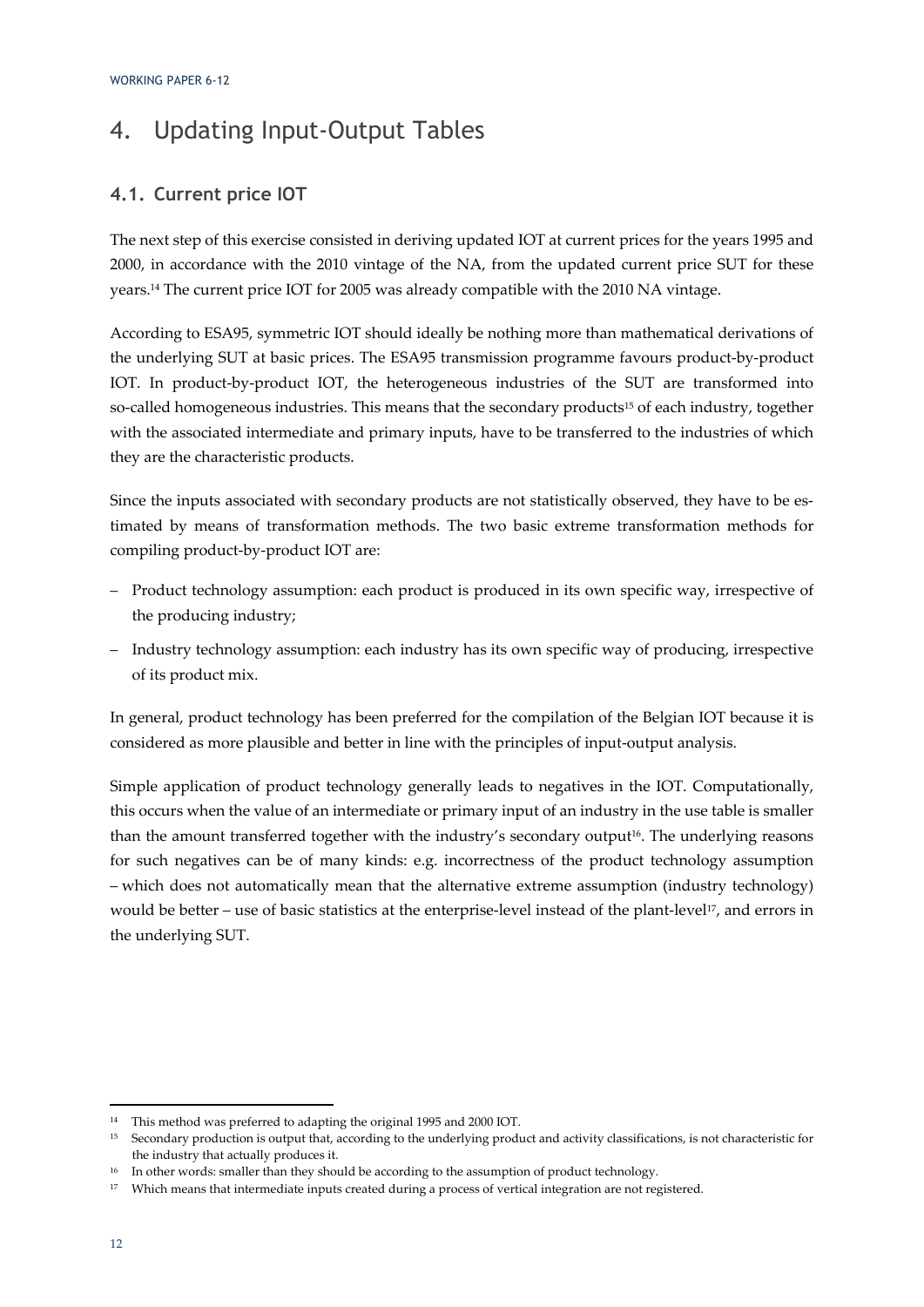While small negatives can be handled by mechanical procedures (RAS, Almon), large negatives<sup>18</sup> need to be examined individually. During the compilation process of the original 1995, 2000 and 2005 IOT, the following corrections, based on basic statistical data, were made:

- Correction of errors in the underlying SUT;
- Statistical disaggregations of industries in the underlying SUT: breakdown of industries which are found to be very heterogeneous into more homogeneous industries;
- Analytical disaggregations: exogenous estimations of inputs to be transferred together with secon‐ dary outputs.

Updating the 1995 and 2000 IOT generated many large negatives, calling for the same kinds of solutions as those applied to the original IOT. However, applying these solutions would have been a very demanding task, which was considered disproportionate for this exercise. The corrections for the large negatives were therefore limited to updating the analytical disaggregations. The remaining negatives were handled by mechanical procedures. In a few industries, however, the only feasible solution consisted in applying the assumption of industry technology.

The updated current price IOT for the years 1995 and 2000 were then split into IOT for domestic output and for imports, by means of a method proposed in Eurostat (2008). This method consists in deriving IOT for imports from the use table of imports, by using the assumption that the domestic produc‐ tion/import ratio of a particular input of an industry applies to all products for which this input is used by that industry.19 The IOT for domestic output is calculated as the difference between the total IOT and the IOT for imports.

#### **4.2. Constant price IOT**

<u> Andrew Maria (1995)</u>

Finally, and this is a novelty for Belgium, constant price IOT (at prices of 2005) have been calculated for the years 1995 and 2000. The constant price IOT were derived from the constant basic price SUT fol‐ lowing the same method as applied for the compilation of the current price IOT. This is the so-called  $'$ indirect' method $^{20}$ . Again, the application of the product technology assumption generated many large negatives. Some of the negatives were eliminated by applying analytical disaggregations at constant prices, which means deflating the transferred inputs by means of the appropriate price indices. The remaining negatives were handled either by mechanical procedures or by applying the assumption of industry technology.

<sup>&</sup>lt;sup>18</sup> Large negatives can logically only be caused by large secondary outputs. The degree of heterogeneity of Belgian SUT is large since the statistical unit which is used is the enterprise.

<sup>&</sup>lt;sup>19</sup> This method is based on the idea that an extension of the product technology assumption to the domestic production/imports divide is not realistic.

<sup>&</sup>lt;sup>20</sup> The alternative would be to directly derive the constant price IOT from the current price IOT.